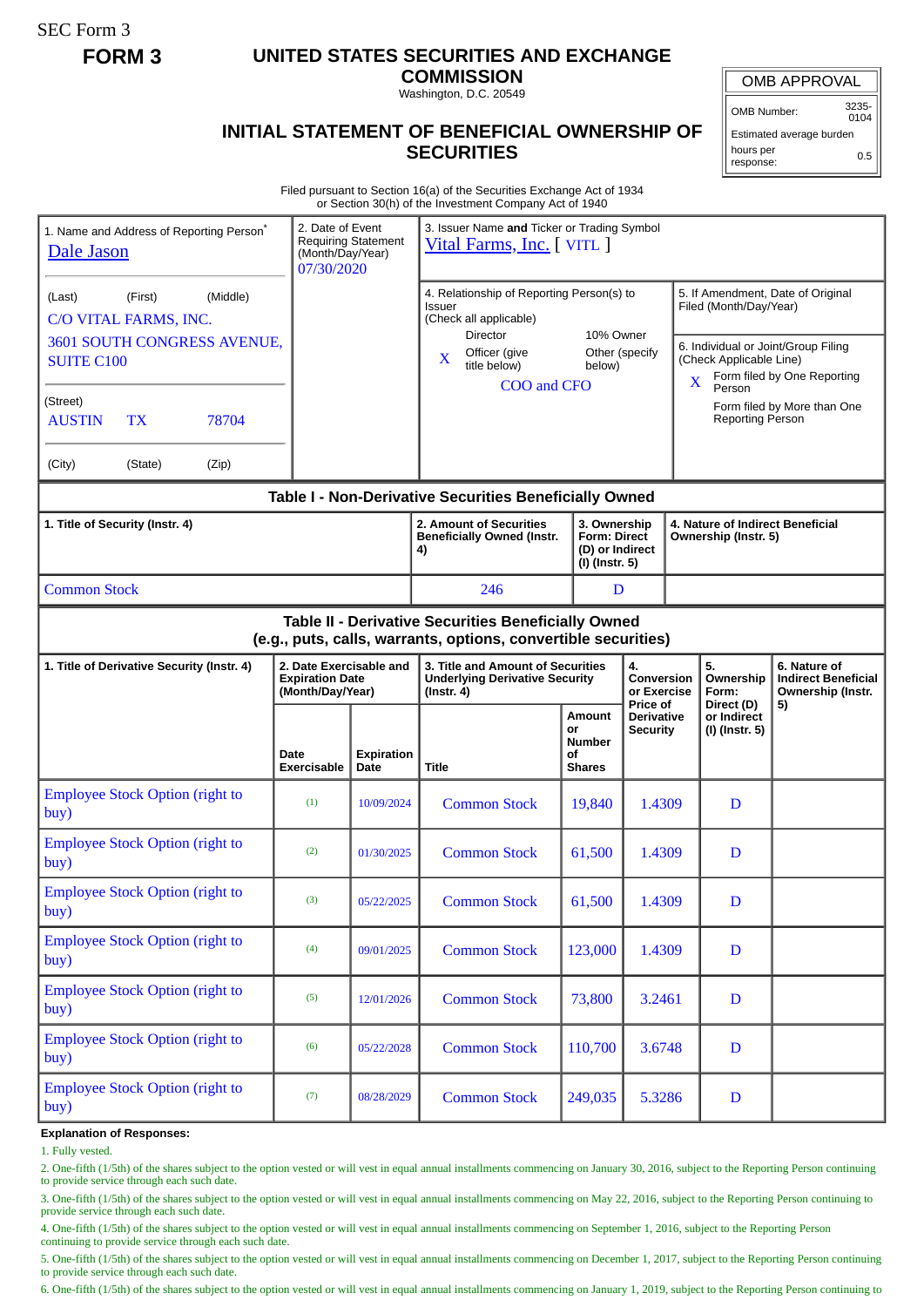provide service through each such date.

7. One-fifth (1/5th) of the shares subject to the option will vest in equal annual installments commencing on August 22, 2020, subject to the Reporting Person continuing to provide service through each such date.

## **Remarks:**

Exhibit List - Exhibit 24 - Power of Attorney

## /s/ Jason Minio, Attorney-<br>in-Fact

\*\* Signature of Reporting Person Date

Reminder: Report on a separate line for each class of securities beneficially owned directly or indirectly.

\* If the form is filed by more than one reporting person, *see* Instruction 5 (b)(v).

\*\* Intentional misstatements or omissions of facts constitute Federal Criminal Violations *See* 18 U.S.C. 1001 and 15 U.S.C. 78ff(a).

Note: File three copies of this Form, one of which must be manually signed. If space is insufficient, *see* Instruction 6 for procedure.

**Persons who respond to the collection of information contained in this form are not required to respond unless the form displays a currently valid OMB Number.**